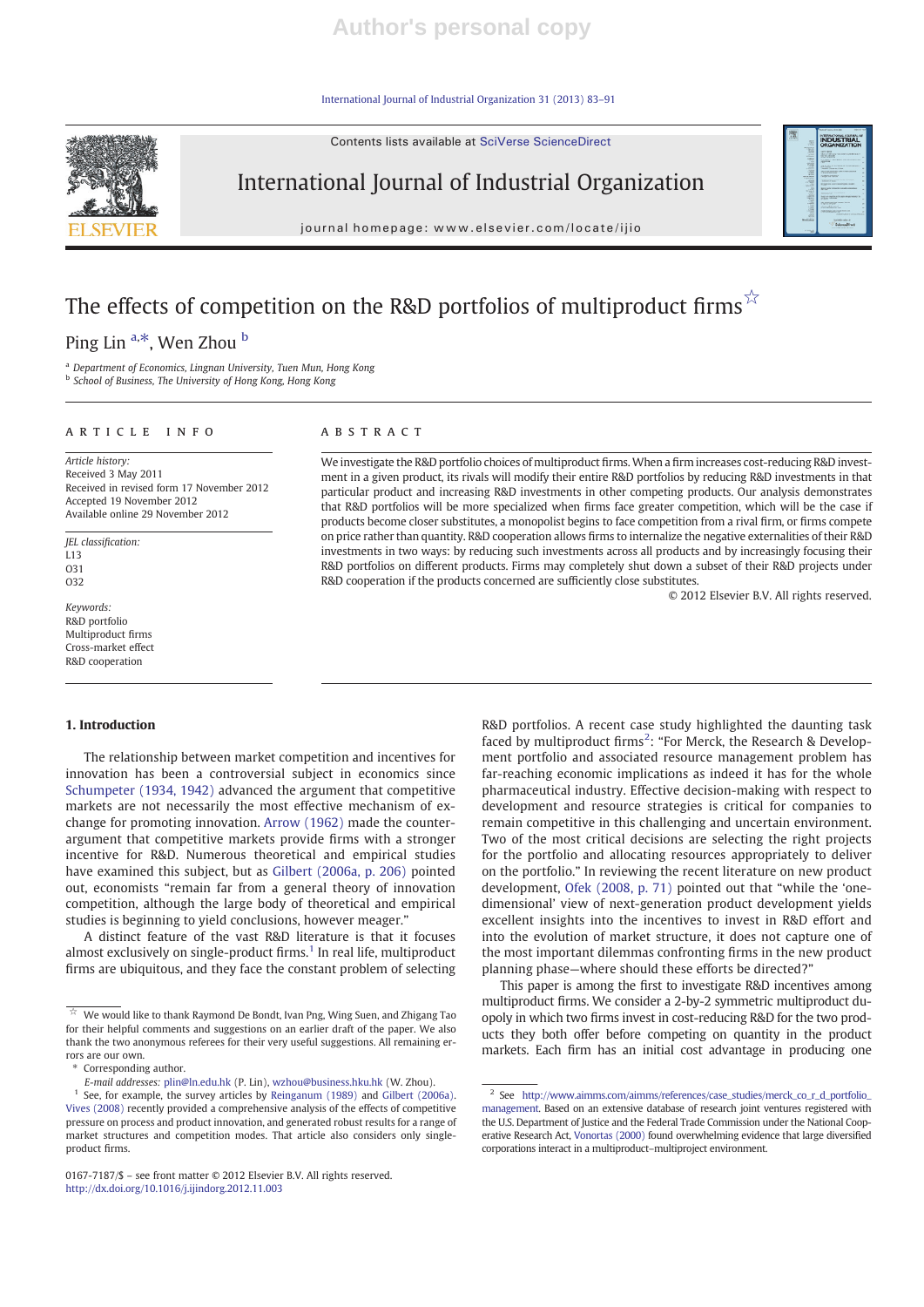product, dubbed its core product, and the two firms' core products are different. We are particularly interested in studying the effects of competition on the pattern of equilibrium R&D portfolios. R&D outcomes are assumed to be non-drastic and certain, as D'Aspremont and Jacquemin (1988) had done, but without spillovers.

Our analysis first reveals a coordination effect: After cost-reducing R&D in a given product, a multiproduct firm will lower its output of the other product it offers in order to internalize the negative externality between the two substitutes. Given this coordination effect, when the products become closer substitutes, a firm will choose a more specialized R&D portfolio in favor of its core product. This is true for both monopolies and duopolies.

In addition to the direct effect by which firms benefit from R&D because it leads to lower production costs, two further effects arise when a multiproduct firm faces competition. In response to a rival's cost-reducing R&D for a given product, a firm lowers its output of that product (the business-stealing effect) and fights back in the substitute market by producing more of the substitute product (the cross-market effect). The business-stealing effect turns firms' R&D investments in the same product into strategic substitutes, as is the case with single-product firms. In contrast, the cross-product effect is unique to multiproduct firms and implies that firms' R&D investments in substitute products are strategic complements. Taken together, these effects lead multiproduct firms to concentrate their R&D investments in different products to avoid head-to-head competition. We find that in comparison with monopolists, duopolists choose more specialized R&D portfolios (toward their respective core products) in equilibrium.

When firms cooperate in R&D but continue to compete in product markets, they internalize the negative externalities among their R&D projects by cutting R&D investments in all products and specializing more in their respective core products. If the degree of product substitutability is sufficiently high, firms will choose complete specialization in R&D by closing down their non-core products' R&D labs. Although the possibility of R&D cooperation reducing R&D investments has been well analyzed in existing studies, its effect on the structure of R&D portfolios has not been adequately considered. Our analysis demonstrates that unlike that among single product firms, R&D cooperation among multiproduct firms may lead to less competitive R&D portfolios through more differentiated R&D research projects.

We also extend our model to cases in which firms compete on price in product markets. Under Bertrand competition, all of the main results continue to hold, such that the equilibrium R&D portfolios are more specialized if products become closer substitutes or the market structure changes from a monopoly to a duopoly. In addition, we show that firms choose more specialized R&D portfolios under Bertrand competition than they do under Cournot competition, which further underlines the paper's main message that competition in product markets leads to more specialized R&D portfolios.

Our paper contributes to the vast literature on R&D in two ways. First, we identify a unique channel through which firms' R&D investments in certain products affect rival firms' behavior in other products. This cross-market effect implies that firms' R&D investments are strategic substitutes within the same product, and are strategic complements across products. Second, and perhaps more importantly, we examine how competition in product markets affects equilibrium R&D portfolios, in the spirit of the Schumpeterian approach, and show that market competition, whether measured by an increase in the number of firms (from monopolies to duopolies) or product substitutability, or by a change from quantity to price competition, leads to more specialized R&D portfolios. If firms can coordinate their R&D decisions, they will also choose more (sometimes complete) specialized R&D portfolios.

Some early studies on R&D portfolios in the industrial organization literature have focused on relative risks among different R&D projects (e.g., Bhattacharya and Mookherjee, 1986; Cabral, 1994; Dasgupta and Maskin, 1987). These studies explored single-product firms, and were largely concerned with the divergence between market and socially optimal levels of risk. Following the Schumpeterian approach, recent developments have continued to focus on the relationship between competition and innovation, with the general conclusion being that it depends on many model-specific details (Gilbert, 2006b; Lin and Saggi, 2002; Schmutzler, 2009; Vives, 2008). For example, Aghion et al. (2005) demonstrated an inverted U-shaped relationship between market competition and innovation. Similarly, Sacco and Schmutzler (2011) found a U-shaped relationship between innovation and the degree of product substitutability. All of these studies, however, focused on single-product firms. Our model abstracts away from the risk aspect of R&D and focuses on the composition of R&D investments by multiproduct firms. We investigate the impact of intensified competition with a focus on R&D portfolios of multiproduct firms rather than absolute R&D investments by single-product firms.<sup>3</sup>

A few recent studies have examined R&D incentives in multiproduct firms. Lambertini (2003) used a model with horizontal product differentiation to investigate a monopolist's R&D portfolio in terms of the number of symmetric products and the allocation of R&D resources among them. He showed that monopoly leads to inefficiencies in both product and process R&D investments, and that incentives for process R&D increase with the number of products. Lin (2004) corrected an error in Lambertini's second result. Unlike the traditional Schumpeterian– Arrowian debate, Lambertini (2003) and Lin (2004) did not focus on the effects of competition on R&D portfolios. Chen and Schwartz (forthcoming) recently considered incentives for a monopolist in an existing product to innovate and introduce a new product. Although their model allowed for a multiproduct monopoly, it only considered one R&D project.

The remainder of this paper is organized as follows. Section 2 sets out our basic model. Section 3 presents the benchmark monopoly case before the symmetric duopoly case is analyzed in Section 4. R&D cooperation is considered in Section 5. Section 6 illustrates two extensions (quality differential and Bertrand competition), and Section 7 concludes.

#### 2. Model

Consider duopoly competition between two symmetric firms, A and B, each of which produces two products, a and b. The price of product  $i \in \{a,b\}$  is given by

$$
p_i = v - \left(q_i^A + q_i^B\right) - \gamma \left(q_j^A + q_j^B\right),
$$

where  $v > 0$ ,  $j = a$ ,  $b$ ,  $j \neq i$ ,  $q_i^K$  is the output of product *i* produced by firm  $K=A, B$ , and  $\gamma \in [0,1]$  represents the degree of differentiation between products  $a$  and  $b$ . The firms' products are perfect substitutes within each market ( $a$  or  $b$ ), but are imperfect substitutes across markets.

Initially, the unit cost of producing product *i* for firm *K* is  $c_i^{K0} > 0$ . A firm's initial unit cost differs between the two products. The product that can be produced at a lower cost is called the firm's core product, and the other product is called its non-core product. We assume that product  $a$  is firm A's core product and that product  $b$  is firm B's core product. We further assume that firms A and B are symmetric in their initial costs:  $c_a^{A0} = c_b^{B0} = c^l$  and  $c_b^{A0} = c_a^{B0} = c^h > c^l$ .

Each firm *K* can reduce its unit cost of production to  $c_i^K \equiv c_i^{KO} - x_i^K$ through process R&D, where  $x_i^K$  is the reduction in the production

<sup>&</sup>lt;sup>3</sup> R&D portfolio management has recently received much attention in the management science literature. See, for example, Graves et al. (2000) and Chien (2002). However, these studies focus on the operational details of R&D projects. They are silent on how the degree of competition and strategic interaction among rival firms affects R&D portfolios.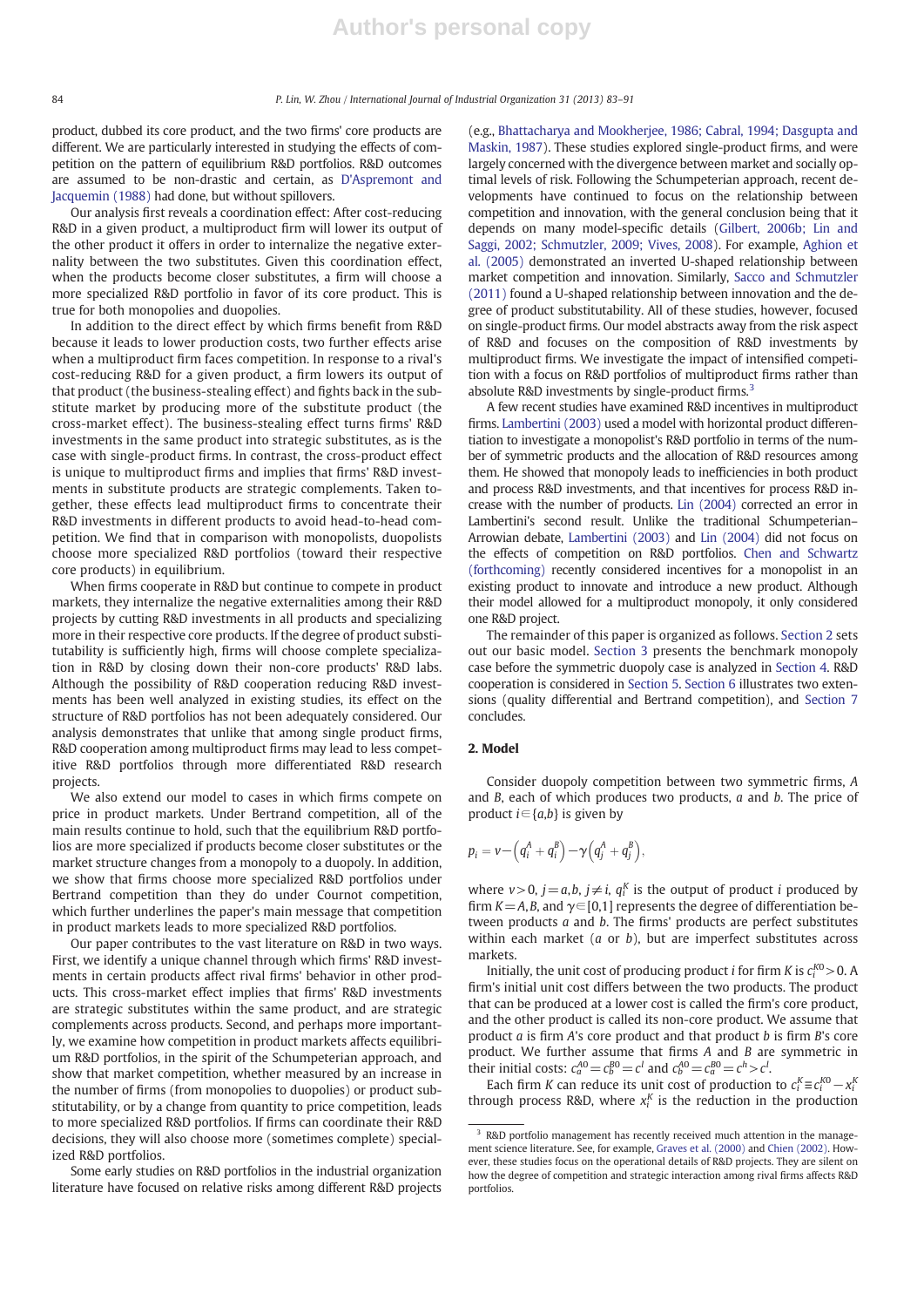cost for product *i*, which requires R&D expenditure  $\beta(x_i^K)^2$ ,  $\beta > 0$ . We refer to  $x_i^K$  as firm K's R&D investment in product  $i$  and to  $\{x_a^K, x_b^K\}$  as its R&D portfolio.

The two firms play a two-stage game. In the first stage, they simultaneously and independently choose their R&D portfolios. In the second stage, after observing the first-stage R&D investments, the firms compete in the two product markets in Cournot fashion. We are particularly interested in the degree of R&D specialization in a firm's R&D portfolio, which is represented by the ratio between the firm's equilibrium R&D investments in its core and non-core products:  $\frac{x_a^A}{x_b^A}$  ( $= \frac{x_b^B}{x_a^B}$ ).

#### 3. Monopoly: a benchmark

b

As a benchmark, first consider the monopoly case in which a single firm (say firm A) produces the two differentiated products. The demand function for product  $i=a,b$  becomes (the superscript A is omitted throughout this section)  $p_i = v - q_i - \gamma q_i$ . Given { $x_a$ , $x_b$ } and consequently  ${c_a c_b}$ , in the second stage, the firm chooses the output mix that maximizes its total profit from the two products:

$$
\max_{\{q_a, q_b\}} \pi = (p_a - c_a)q_a + (p_b - c_b)q_b
$$
\n
$$
= (\nu - q_a - \gamma q_b - c^l + x_a)q_a + (\nu - q_b - \gamma q_a - c^h + x_b)q_b.
$$
\n(1)

The equilibrium output levels are

$$
q_i = \frac{v(1-\gamma) - (c_i^0 - x_i) + \gamma (c_j^0 - x_j)}{2(1-\gamma^2)}
$$
 for  $i, j = a, b, i \neq j$ .

From this expression,<sup>4</sup> it is clear that  $\frac{\partial q_i}{\partial x_i} > 0$  and  $\frac{\partial q_j}{\partial x_i} < 0$ . That is, a monopolist's R&D investment in a product increases the output of that product and decreases the output of the substitute product. The first property is straightforward. The second, which can be called the coordination effect of R&D by a multiproduct firm, can be understood as follows. As the output of a product increases due to the reduced cost of production, cannibalization from the substitute product also increases, leading the firm to scale down production of the substitute.

#### 3.1. Monopoly R&D portfolio

Let  $q$  denote the vector of outputs and  $c$  the vector of post-R&D costs. In the R&D stage, the monopoly's optimal R&D portfolio is the solution to

$$
\max_{(x_a,x_b)} \pi(\mathbf{q}(\mathbf{c}),\mathbf{c}) - \beta(x_a)^2 - \beta(x_b)^2.
$$

Using the envelope theorem, we determine that  $x_i = \frac{1}{2\beta} \frac{\partial \pi}{\partial x_i}$ . From Eq.  $(1), \frac{\partial \pi}{\partial x_i} = q_i$ , so  $x_i = \frac{q_i}{2\beta}$ . In the second-stage, the first-order conditions of Eq.  $(1)$  lead to

$$
2q_a + 2\gamma q_b = v - c_a
$$
  

$$
2\gamma q_a + 2q_b = v - c_b.
$$

Plug  $c_a = c^l - x_a = c^l - \frac{q_a}{2\beta}$  and  $c_b = c^h - \frac{q_b}{2\beta}$  into the above equation to obtain

$$
\begin{cases}\n\left(2-2\gamma-\frac{1}{2\beta}\right)(q_a-q_b) = c^h - c^l \\
\left(2+2\gamma-\frac{1}{2\beta}\right)(q_a+q_b) = 2\nu - c^l - c^h.\n\end{cases}
$$
\n(2)

From Eq. (2), we can easily solve for the equilibrium outputs and thus the R&D portfolio in a monopoly<sup>5</sup>:  $x_a = \frac{1}{4\beta} \left[ \frac{2y-c^i-c^b}{2+2\gamma-\frac{1}{2b}} + \frac{c^b-c^i}{2-2\gamma-\frac{1}{2b}} \right]$  and  $x_b = \frac{1}{4\beta} \left[ \frac{2y-c^l-c^b}{2+2\gamma-\frac{l}{2\beta}} - \frac{c^b-c^l}{2-2\gamma-\frac{l}{2\beta}} \right]$ . Direct observation of the two expressions reveals the following properties. First,  $x_a > x_b$ , i.e., investment in the core product is greater than that in the non-core product. Second,  $x_a - x_b$  increases with γ, which means that as the two products become closer substitutes, the monopolist will invest more R&D in its core product, thereby implying more specialized R&D investments. Third, R&D investment in the non-core product  $(x_b)$  decreases with γ, while investment in the core product ( $x_a$ ) is U-shaped in  $\gamma$ : It decreases with  $\gamma$  when  $\gamma$  is small, but increases with  $\gamma$  when  $\gamma$  is large. There are two forces operating on  $x_a$  when  $\gamma$  increases. On one hand, to avoid cannibalization between the two products,  $x_a$  and  $x_b$  should both be reduced. On the other hand, as  $x_b$  (and  $q_b$ ) decreases, the damage  $x_a$  caused to product *b* decreases, which allows  $x_a$  to rise. When  $\gamma$  is large such that  $q_b$  is very small, the second effect will dominate. Combining the second and third properties, we have that  $\frac{x_a}{x_b} = 1 + \frac{x_a - x_b}{x_b}$  increases with γ.

The above results are summarized in the following proposition:

**Proposition 1.** A monopolist invests more in R&D for its core product than for its non-core product, and its R&D portfolio will be more specialized if the two products become closer substitutes.

As with single-product firms, the benefits of reducing costs are proportional to the output produced. Due to the initial cost differential, output of the core product is larger than that of the non-core product, which makes R&D investment in the core product larger. As  $\gamma$  rises, each product increasingly cannibalizes the other product. This cross-product damage is proportional to the output level of the affected product and is therefore more significant for the core product, meaning that the monopolist should reduce output (and investment in) the non-core product relative to that of (in) the core product.

#### 3.2. A measure of R&D specialization

We are interested in changes in R&D specialization as measured by  $\frac{x_0^4}{x_0^4}$ . As will be shown later, in all of the scenarios considered in this b paper except R&D cooperation, the equilibrium R&D portfolio satisfies  $\frac{x_1^A}{x_2^A} = \frac{q_1^A}{q_2^A}$ , where  $q_a^A$  and  $q_b^A$  are firm A's post-R&D equilibrium output levels for the two products. Define

$$
s \equiv \frac{1}{\Delta} \frac{q_a^A - q_b^A}{q_a^A + q_b^A},
$$

where  $\Delta \equiv \frac{c^h - c^l}{2v - c^l - c^h}$ . Because  $\frac{q_a^A}{q_b^A}$  increases if and only if  $\frac{q_a^A - q_b^A}{q_a^A + q_b^h}$  increases, an R&D portfolio is more specialized if and only if s becomes larger.<sup>6</sup> Using s enables us to study changes in R&D portfolios without relying on the solution of  $x_a^A$  and  $x_b^A$ . This not only avoids tedious algebra, but more importantly, it also provides us with a better understanding of the intuitions of our results.

<sup>&</sup>lt;sup>4</sup> For general demand functions, the properties hold if  $\frac{\partial}{\partial q_a} \left( \frac{\partial (p_a q_a)}{\partial q_b} \right) \leq 0$  and  $\frac{\partial}{\partial q_b} \left( \frac{\partial (p_b q_b)}{\partial q_a} \right) \leq 0$ .

<sup>&</sup>lt;sup>5</sup> The second-order conditions in the product stage are satisfied for all  $\gamma \in [0,1]$ . Those in the R&D stage hold if  $\gamma$ <1 $-\frac{1}{4\beta}$  (or put differently,  $\beta$  is sufficiently large for any given  $\gamma$ ). Large values of  $\beta$  are needed to ensure that the R&D cost function is sufficiently convex, and hence the profit function is concave. To guarantee that the monopolist produces a positive amount of both products after R&D, we also need  $\gamma<\frac{\nu-c^h}{\nu-c'}\left(1-\frac{1}{4\beta}\right)$ . Note that when this condition holds, the second-order condition is always satisfied.

<sup>&</sup>lt;sup>6</sup> When firms cooperate in R&D, it will be shown that  $\frac{x_1}{2} = \frac{2q_a^2 - q_b^2}{2q_a^2 - q_a^2} > \frac{q_a^4}{2q_a^2}$ . In this case, the corresponding s is still instrumental in studying R&D specialization, as shown in the proof of Proposition 4.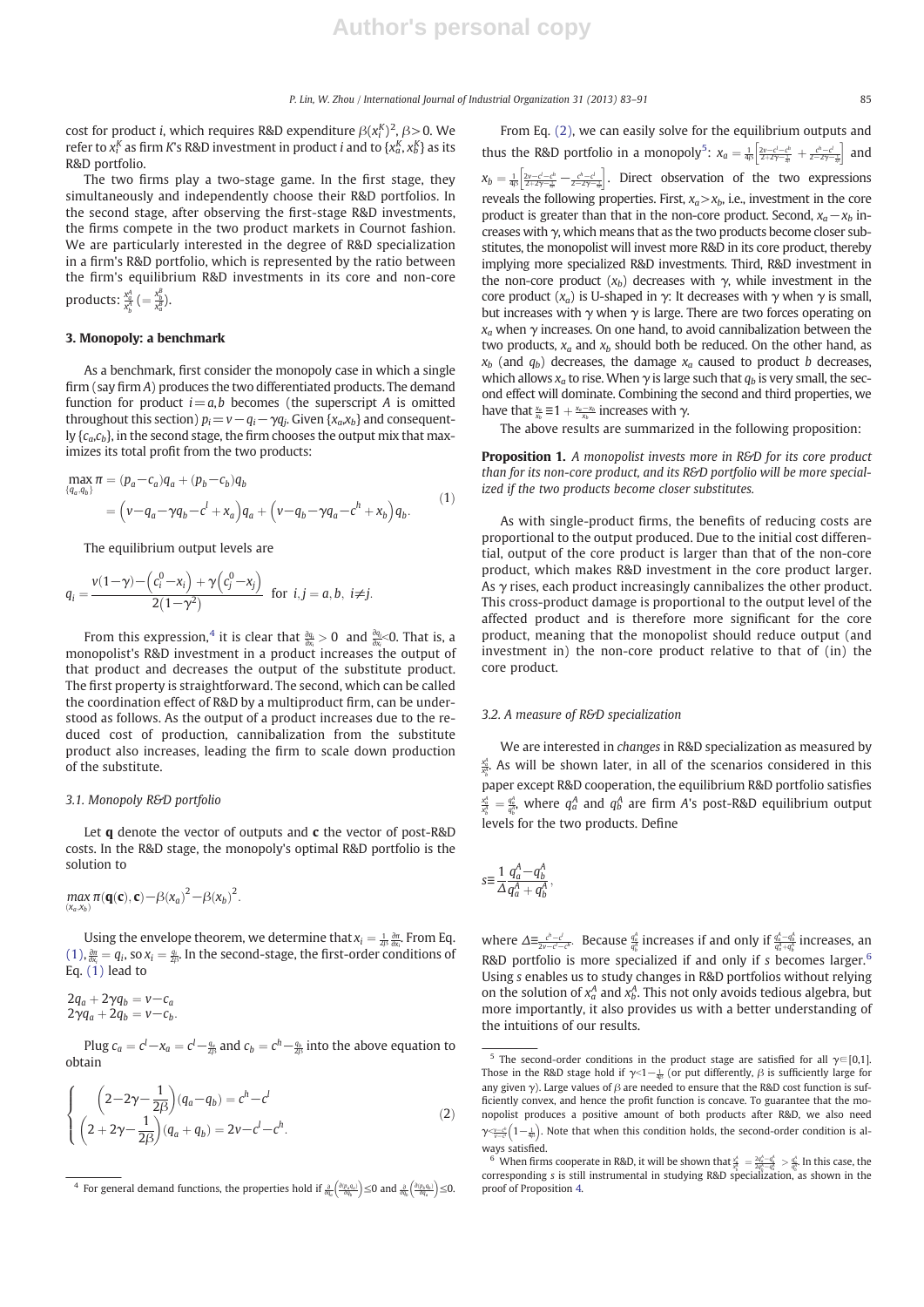#### 86 P. Lin, W. Zhou / International Journal of Industrial Organization 31 (2013) 83–91

From Eq. (2), R&D specialization by a monopolist can therefore be represented by

$$
s^{m} = \frac{2(1+\gamma)-\frac{1}{2\beta}}{2(1-\gamma)-\frac{1}{2\beta}}.\tag{3}
$$

Because  $s^m$  increases with  $\gamma$ , Proposition 1 is immediately established. Henceforth, we derive our other main results using R&D specialization as measured by the corresponding s.

#### 4. Duopoly competition

We now turn to the model's original setting of duopoly competition. Given the two firms' R&D portfolios chosen in the first stage, firm A's optimization problem (firm B's problem is symmetric) in the second stage is

$$
\begin{split} \max_{(q_a^A, q_b^A)} \pi^A &= \left(p_a - c_a^A\right) q_a^A + \left(p_b - c_b^A\right) q_b^A \\ &= \left(\nu - q_a^A - q_a^B - \gamma q_b^A - \gamma q_b^B - c_a^A\right) q_a^A + \left(\nu - q_b^A - q_b^B - \gamma q_a^A - \gamma q_a^B - c_b^A\right) q_b^A. \end{split} \tag{4}
$$

The equilibrium Cournot outputs are easily solved as

$$
q_i^A = \frac{v(1-\gamma) - 2c_i^A + 2\gamma c_j^A + c_i^B - \gamma c_j^B}{3(1-\gamma^2)}
$$
 and  

$$
q_i^B = \frac{v(1-\gamma) - 2c_i^B + 2\gamma c_j^B + c_i^A - \gamma c_j^A}{3(1-\gamma^2)}
$$
 (5)

for *i*,*j*∈{*a*,*b*} and *i*  $\neq$ *j*. It is evident that when a firm increases its R&D investment in a product, its output of that product increases, while its competitor's output of the same product decreases. This is the standard business-stealing effect that also exists for single-product firms. What is unique about multiproduct firms is that when a firm increases its R&D investment in a product, it reduces its output of the substitute product to mitigate within-firm cannibalization, which allows its competitor to expand in the latter market. As the next subsection shows, the above property is related to the slopes of the firms' best response functions in R&D investment.

#### 4.1. R&D stage: three effects

In the first stage of the game, firm A chooses its R&D portfolio  $\{x^A_a, x^A_b\}$ to maximize its total profit from the two product markets. Let q denote the vector of the four output levels and c the vector of the four post-R&D cost levels. Firm A's second-stage equilibrium profit can be expressed as  $\pi^A({\bf q}({\bf c}),{\bf c})$ . Its first-stage optimization is then

$$
\max_{\left\{\mathbf{x}_a^A,\mathbf{x}_b^A\right\}} \pi^A(\mathbf{q}(\mathbf{c}),\mathbf{c}) - \beta \left(\mathbf{x}_a^A\right)^2 - \beta \left(\mathbf{x}_b^A\right)^2.
$$

The first-order conditions lead to  $x_i^A = \frac{1}{2\beta} \frac{d\pi^A}{dx_i^A}$ . Applying the envelope theorem, we have

$$
\frac{d\pi^{A}}{dx_{i}^{A}} = \frac{\partial \pi^{A}}{\partial x_{i}^{A}} + \frac{\partial \pi^{A}}{\partial q_{i}^{B}} \frac{\partial q_{i}^{B}}{\partial x_{i}^{A}} + \frac{\partial \pi^{A}}{\partial q_{j}^{B}} \frac{\partial q_{j}^{B}}{\partial x_{i}^{A}}, i, j = a, b, j \neq i.
$$
\n
$$
\underbrace{\xrightarrow{(+)}}_{\text{direct effect}} \text{business-stcaling effect} \quad \underset{\text{cross-market effect}}{\text{cross-market effect}} \tag{6}
$$

When firm A's unit cost of producing product *i* is reduced, its total profits are affected in three ways.<sup>7</sup> The first is the typical direct effect of cost-reducing R&D: A reduction in the unit cost of producing a product increases the firm's total profit. From Eq. (4), we see that for linear demand, this direct benefit is proportional to the output level of the product concerned:

$$
\frac{\partial \pi^A}{\partial x_i^A} = q_i^A.
$$

The second and third effects both pertain to responses from the competing firm, one through its output decision regarding the same product, and the other regarding the substitute product. The *business-stealing effect* captured by  $\frac{\partial \pi^A}{\partial q_i^B} \frac{\partial q_i^B}{\partial x_i^A}$  is the product of two terms. The second term measures how much firm B will retreat in a market in which A has reduced its cost, whereas the first term measures how much such a retreat benefits firm A in both markets. Specifically, for linear demand,

$$
\frac{\partial \pi^A}{\partial q_i^B} = -\left(q_i^A + \gamma q_j^A\right) \text{ and } \frac{\partial q_i^B}{\partial x_i^A} = \frac{\partial q_i^A}{\partial x_i^B} = -\frac{1}{3(1-\gamma^2)}.
$$

The third effect captured by $\frac{\partial m^{\prime}}{\partial q^i_j}$  $\frac{\partial q^{\scriptscriptstyle B}_j}{\partial x^{\scriptscriptstyle A}_i}$  and called the cross-market effect is present only in multiproduct firms. When firm A becomes more aggressive in R&D in a given market, firm B will respond via its output decisions in the substitute market, which will again affect A's profits in both markets. The expressions are

$$
\frac{\partial \pi^A}{\partial q_j^B} = -\left(q_j^A + \gamma q_i^A\right) \text{ and } \frac{\partial q_j^B}{\partial x_i^A} = \frac{\partial q_i^A}{\partial x_j^B} = \frac{\gamma}{3(1-\gamma^2)} > 0.
$$

As firm A's unit cost of producing a product declines, it scales down its production of the substitute product to internalize the negative externalities between the two competing products. This enables the rival firm to raise its output of the substitute product, which indirectly hurts firm A.

Thus, a firm's lower production cost affects its profit through three channels: the direct and business-stealing effects are beneficial, whereas the cross-market effect is detrimental. Because the business-stealing effect exists within the same market and the cross-market effect exists across substitute markets, the former dominates the latter. Using the expressions derived above, we obtain the combined effect as

$$
\frac{d\pi^A}{dx_i^A} = \frac{4}{3}q_i^A > 0, \quad i = a, \ b.
$$
 (7)

Therefore, the marginal benefit of cost-reducing R&D investment in a product is proportional to the output level for that product.

#### 4.2. Equilibrium R&D portfolio

Given Eq. (7), the R&D-stage optimization by firm A leads to

$$
x_i^A = \frac{1}{2\beta} \frac{d\pi^A}{dx_i^A} = \frac{2}{3\beta} q_i^A, \quad i = a, b,
$$
\n(8)

which implies that  $\frac{x_1^4}{x_2^4} = \frac{q_1^4}{q_2^4}$ . In the second-stage first-order conditions, let  $q_b^B = q_a^A$ ,  $q_a^B = q_b^A$ ,  $c_a^A = c^A - \frac{2q_a^A}{3\beta}$  and  $c_b^A = c^A - \frac{2q_b^A}{3\beta}$ , and we obtain

$$
\begin{cases}\n\left(1-\gamma-\frac{2}{3\beta}\right)\left(q_a^A-q_b^A\right)=c^h-c^l\\
\left(3(1+\gamma)-\frac{2}{3\beta}\right)\left(q_a^A+q_b^A\right)=2\nu-c^h-c^l.\n\end{cases}
$$
\n(9)

 $<sup>7</sup>$  Note that these three effects are present for any general demand and cost</sup> functions.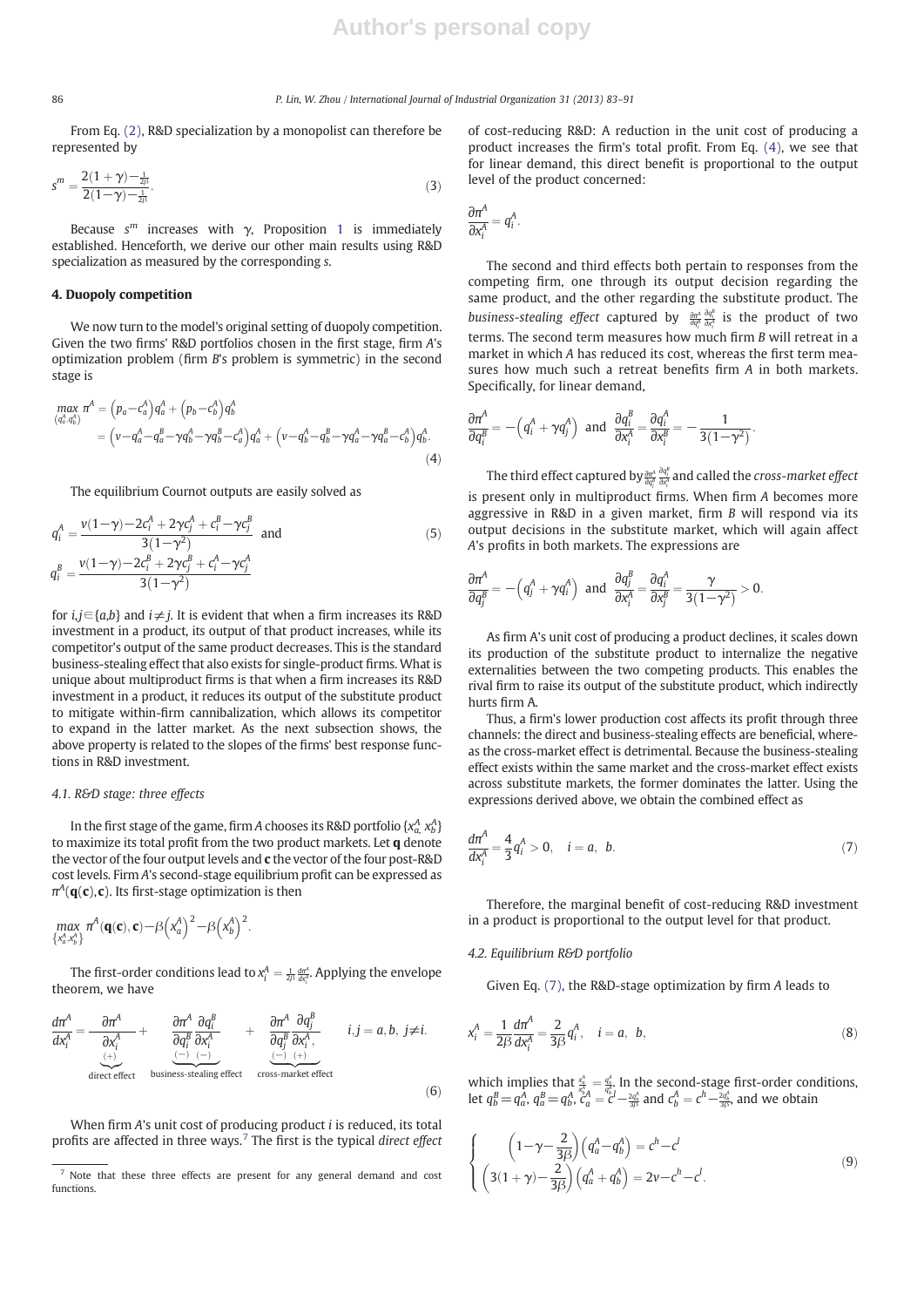From Eqs. (9) to (8), we can solve for the equilibrium R&D portfolio,<sup>8</sup> which shows that  $x_a^A > x_b^A$  and  $x_b^B > x_a^B$ : In duopoly competition, each firm invests more in its core product than it does in its non-core product, as in the case of a monopoly.

Before examining the effects of competition on the equilibrium R&D portfolio, we state the following property of the R&D best-response functions in our multiproduct setting (the proof is straightforward and is therefore omitted).

Lemma 1. Multiproduct firms' R&D investments are strategic substitutes in the same product market and are strategic complements across product markets. That is,  $\frac{\partial x_a^4}{\partial x_a^8}=\frac{\partial x_b^4}{\partial x_b^8}$ <0, and  $\frac{\partial x_a^4}{\partial x_b^8}=\frac{\partial x_b^4}{\partial x_a^8}>0.$ 

The intuition for this result follows from the observation made in the previous subsection regarding the business-stealing and crossmarket effects. This property indicates the difference in the ways in which multiproduct and single-product firms respond to their competitor's R&D investments. In particular, a multiproduct firm adjusts its R&D portfolio to avoid competition in the same product market, but fights back by conducting more R&D in the competing product market.

#### 4.3. Effect of product substitutability

The equilibrium level of R&D specialization in a duopoly is obtained from Eq. (9):

$$
s^{d} \equiv \frac{1}{\Delta} \frac{q_a^A - q_b^A}{q_a^A + q_b^A} = \frac{3(1+\gamma) - \frac{2}{3\beta}}{1 - \gamma - \frac{2}{3\beta}}.
$$
\n(10)

Because  $s^d$  increases with  $\gamma$ , we immediately conclude as follows:

Proposition 2. In duopoly competition, a multiproduct firm's R&D portfolio will become more specialized toward its core product if the two products become closer substitutes.

The result and intuition are similar to those found in monopolies.  $\gamma$ captures the degree of the negative cross-market effect of R&D investments. When  $\gamma$  is larger, cross-market damage is intensified, but the damage is asymmetric between the two products. R&D in the non-core product causes a damage to the core product that is proportional to the output of the latter, and vice versa. Because the output of the core product is larger, reducing the cost of the non-core product is more damaging to the firm. As a result, the firm lowers its R&D investment in its non-core product more than it does that in its core product, which leads to a more specialized R&D portfolio in equilibrium.<sup>9</sup>

The property of s also has an interesting implication for market dominance. The ratio s represents not only a firm's R&D specialization  $(\frac{\chi_0^4}{\chi_0^4})$ , but also the relative market share of outputs in any given market, as  $\frac{q_a^4}{q_b^2} = \frac{q_a^4}{q_a^2}$ . That is, s also represents market dominance. Pre-R&D dominance,  $\frac{q_a^{a_0}}{q_b^{a_0}}$ , can be obtained from Eq. (10) by setting  $\beta \!=\! \infty$ :

 $s^0 = \frac{3(1+\gamma)}{1-\gamma}$ . Clearly,  $s > s^0$ , which means that  $\frac{q_a^4}{q_a^B}$  and  $\frac{q_a^{40}}{q_a^{40}}$ . Therefore, R&D investment increases the market dominance of the major firm in each market.<sup>10</sup>

4.4. Comparison between duopoly and monopoly

Comparing Eq. (10) with Eq. (3), we have

$$
s^d = \frac{3(1+\gamma)-\frac{2}{3\beta}}{1-\gamma-\frac{2}{3\beta}} > \frac{2(1+\gamma)-\frac{1}{2\beta}}{2(1-\gamma)-\frac{1}{2\beta}} = s^m.
$$

This immediately leads to the following conclusion:

Proposition 3. The equilibrium R&D portfolio is more specialized under a duopoly than under a monopoly.

There are two reasons for this comparison. The first pertains to marginal revenue and the second pertains to marginal cost. In comparison with those in a monopoly, A's marginal revenues from both products will drop in a duopoly due to the presence of the competing firm. Because within-market impacts are stronger than cross-market impacts, A's core business is mainly affected by B's non-core product. Because B's non-core product has a smaller output, A's marginal revenue drops by a smaller amount in its core business than it does in its non-core business. On the cost side, note that the equilibrium cost reduction is greater in a duopoly  $(x_i^A = \frac{2}{3\beta}q_i^A)$  than in a monopoly  $(x_i^A = \frac{1}{2\beta}q_i^A)$  due to the additional business-stealing and cross-market effects. Therefore, duopolists reduce their costs to a larger extent than do monopolists. This is true for both products, but the extra cost reduction is proportional to the output of each product and is therefore larger for a firm's core product than for its non-core product.

In sum, when a multiproduct monopoly firm starts to face competition from a rival firm, its marginal revenue falls, more so in the non-core product than in the core product. Meanwhile, its marginal cost also drops due to R&D investment, more so in the core product than in the non-core product. Both effects induce a duopolist to focus more on its core product than would a monopolist. As a result, R&D investment is more specialized in a duopoly.

#### 5. R&D cooperation

Suppose the two firms are able to coordinate their R&D choices but remain independent in product competition (perhaps due to antitrust regulation). How will this R&D cooperation affect their R&D portfolios? Given the negative externalities between firms' R&D efforts, one would expect each firm to reduce R&D investments in both products, but the question remains: do they reduce them more for the core product or for the non-core product? Furthermore, will they completely close down some of their R&D activities?

The second-stage Cournot equilibrium is the same as described earlier, so Eq. (5) remains valid. In the first stage, the two firms coordinate their R&D investments to maximize their joint profits:

$$
\underset{\left(x^A_{\alpha}, x^A_{b}, x^B_{\alpha}, x^B_{b}\right)}{\text{max}}\pi^A(\textbf{q}(\textbf{c}),\textbf{c})+\pi^B(\textbf{q}(\textbf{c}),\textbf{c})-\beta\Big(x^A_{\alpha}\Big)^2-\beta\Big(x^A_{b}\Big)^2-\beta\Big(x^B_{\alpha}\Big)^2-\beta\Big(x^B_{b}\Big)^2.
$$

As Salant and Shaffer (1998, 1999) pointed out in the case of single-product firms, imposing symmetry on cooperative R&D arrangements before a solution is derived may lead to non-optimal outcomes. We thus look at all of the FOCs and SOCs (i.e., the signs of the

<sup>&</sup>lt;sup>8</sup> As previously noted,  $\gamma$  should be small (or equivalently,  $\beta$  should be large) to ensure that the objective functions in the R&D stage are concave. It can be shown (Lin, 2011) that the second-order conditions for each firm's R&D maximization problem are satisfied for  $\gamma$ <1 $-\frac{4}{9\beta}$ , whereas the non-negativity of  $x_b^A$  requires that  $\gamma < (1-\frac{2}{3\beta})-\frac{9\beta-4}{3\beta}\frac{c^b-c^l}{\gamma+c^b-2c^l}$ . Note that when this condition holds, the SOC is always satisfied. <sup>9</sup> We assume throughout this paper that the two products are substitutes, i.e.,  $\gamma$  > 0. If the two products are complements (γ<0),  $\frac{x_1^4}{x_2^6} = \frac{q_2^4}{q_2^6} > 1$  still holds, and a firm will still b b invest more in its core product. From Eq. (10), s decreases when complementarity strengthens (|γ| increases), which means that the R&D portfolio will be less specialized. When the two products become stronger complements, the marginal revenue from both products increases, but the marginal revenue from the non-core product increases to a greater extent because it is proportional to the output of the core product, which is larger. As a result, the output of the non-core product will increase relative to the output of the core product.

<sup>10</sup> In a setting with competing single-product firms, Athey and Schmutzler (2001) studied whether a market leader can maintain or even increase its market dominance through further investments (in, for example, R&D). They found that under mild conditions, the market leader will invest more and increase its dominance. Our findings echo this conclusion, although in a multiproduct setting.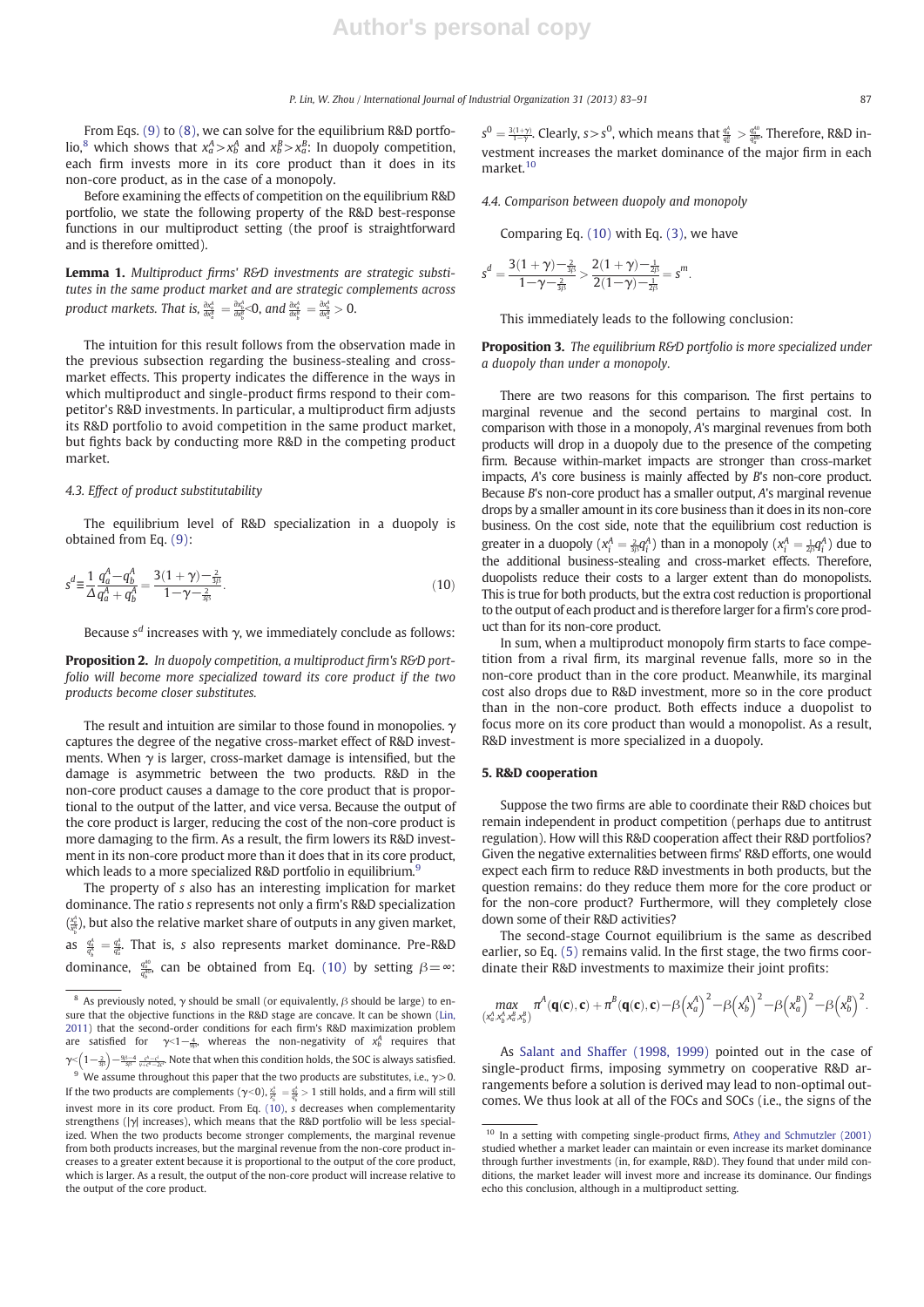principal minors of the Hessian matrix) for the above maximization problem without restricting our attention to  $x_a^A = x_b^B$  and  $x_b^A = x_a^B$ , and determine that the equilibrium choices are indeed symmetric (see Lin, 2011).

Appendix A shows that R&D specialization when firms cooperate in R&D is represented by

$$
\tilde{s} \equiv \frac{1}{\Delta} \frac{\tilde{q}_a^A - \tilde{q}_b^A}{\tilde{q}_a^A + \tilde{q}_b^A} = \frac{3(1+\gamma) - \frac{1}{3\beta}}{1 - \gamma - \frac{1}{\beta}}.
$$

The proposition below tells us that two types of symmetric cooperative R&D solutions can occur, depending on the degree of product substitutability. Define  $\gamma \equiv \frac{1-9\Delta-\frac{1}{2}(1-\Delta)}{1+9\Delta}$ . Then,

#### Proposition 4. Under R&D cooperation,

- (i) for  $\gamma < \gamma$ , the equilibrium R&D portfolio is more specialized and entails lower R&D investments than under R&D competition;
- (ii) the R&D portfolio is more specialized when  $\gamma$  is larger, and becomes completely specialized (i.e.,  $\tilde{x}_{b}^{A} = \tilde{x}_{a}^{B} = 0$ ) if and only if  $\gamma \ge \gamma$ .

Part (i) of this proposition informs us that R&D cooperation lowers R&D investments in all products. This is hardly surprising. As the literature on single-product firms confirms, R&D cooperation allows rival firms to internalize the negative externalities among their R&D decisions, which leads to a weaker incentive for conducting R&D. Part (i) also states that R&D cooperation leads to more specialized R&D portfolios. Appendix A shows that  $\tilde{x}_i^A = \frac{1}{3\beta} \Big( 2\tilde{q}_i^A - \tilde{q}_j^A \Big)$ . Comparing this with what happens in R&D competition:  $x_i^A = \frac{2}{3\beta}q_i^A$ , one realizes that the extra term in R&D cooperation,  $-\frac{1}{3\beta} \widetilde{q}^A_j$ , represents the negative externality between the two firms' R&D investments. To internalize this externality, each firm reduces its R&D investments in both products, but the reduction should be larger for the non-core product, which has an effect proportional to the output of the core product, which is larger.

There are therefore two ways in which multiproduct firms can internalize negative externalities under R&D cooperation. First, they can lower levels of R&D investment across all R&D projects. Second, they can collectively adjust their R&D portfolios to become more specialized in different products, which minimize the negative effects of such R&D investments on each other's profit.

Part (ii) tells us that similar to the pattern in other cases, a firm's R&D portfolio becomes more specialized as products become closer substitutes. Furthermore, if product substitutability is sufficiently strong, each firm will operate only one research lab and will shut down R&D projects for its non-core product (although it will continue to produce the non-core product). This result of complete R&D specialization highlights firms' incentive to avoid head-to-head competition within the same product market when they are able to coordinate their R&D decisions. The policy implication is clear: R&D cooperation may prompt rival firms to shut down competing research labs, thereby potentially hindering technological progress. Note that our result holds even when  $\Delta = 0$ . Firms may choose to shut down competing research labs even when a firm's products are symmetric. In that case, R&D coordination leads to a pure incentive to avoid direct R&D competition.

#### 6. Extensions

In this section, we provide two extensions that demonstrate the robustness of the results derived from the basic model.<sup>11</sup> First, we show that nothing changes when the core product's advantage over the non-core product arises from a difference in product quality. Second, we derive R&D portfolios when firms compete on price rather than quantity, and show that the main result (R&D portfolios are more specialized when competition is intensified) continues to hold when competition is measured using other criteria.

#### 6.1. Quality difference

A firm's core business may arise from its cost advantage, consumers' higher valuation, or a first mover advantage that allows the firm to enjoy greater consumer loyalty and/or learning-by-doing benefits. The main model focuses on cost advantage. In this extension, we show that a quality advantage will lead to exactly the same result. In fact, the two approaches are mathematically equivalent. Consider the basic model with the following modification: the demand for product i supplied by firm K is

$$
p_i^K = v_i^K - \left(q_i^A + q_i^B\right) - \gamma \left(q_j^A + q_j^B\right),
$$

with  $v_b^A = v_a^B = v^1 > 0$  and  $v_a^A = v_b^B = v^h > v^l$ . The vertical intercepts of the demand curves can be interpreted as an indication of product quality.<sup>12</sup> The unit cost of producing the high-quality product is higher:  $c_a^{A0} > c_b^{A0}$ . Product *a* is firm *A*'s core product in the sense that  $v_a^A - c_a^{A0} > v_b^A - c_b^{A0}$ , which we assume to hold. Symmetrically, product *b* is *B*'s core product.

Let  $v^l = v$  and  $v^h = v + \delta$ . Therefore,  $v_a^A - c_a^{A0} > v_b^A - c_b^{A0}$  is equivalent to  $c_a^{A0} - \delta < c_b^{A0}$ . Because the profit function of a given firm is linear in the vertical intercepts of the demand curve and the marginal cost of production, by redefining  $c_a^{A0} - \delta$  and  $c_b^{A0}$  as  $c^l$  and  $c^h$ , respectively, the quality-difference model is mathematically identical to the cost-difference model analyzed earlier. Therefore, all of the results obtained in the basic model remain valid in the quality-difference model. This is hardly surprising. In many similar situations, the equilibrium depends solely on the so-called quality-cost margin (Anderson and De Palma, 2001), which may differ due to differences in cost or quality, or any combination of the two.

#### 6.2. Bertrand competition

Now assume that firms compete on price rather than quantity in the second stage of the game. To rule out corner solutions when products are perfect substitutes in a given market, we generalize the demand system to encompass product differentiation both within and across markets:

$$
p_i^K = \nu - \eta \left( q_i^K + \theta q_i^L \right) - \gamma \left( q_j^K + \theta q_j^L \right) \tag{11}
$$

where K,  $L = A, B, K \neq L$ ,  $i, j = a, b, i \neq j$ ; and  $\eta, \gamma, \theta$  are all within [0,1]. We also assume that  $\eta$  >  $\gamma$ , such that firms' products within a given market  $(a$  or  $b)$  are closer substitutes than those across markets.<sup>13</sup> Inverting the demand system (11), we obtain

$$
q_i^A = \rho - \varphi \left( p_i^A - \mu p_i^B \right) + \lambda \left( p_j^A - \mu p_j^B \right),\tag{12}
$$

where  $\rho = \frac{v(\eta - \gamma)(1-\theta)}{(\eta^2 - \gamma^2)(1-\theta^2)}$ ,  $\varphi = \frac{\gamma}{(\eta^2 - \gamma^2)(1-\theta^2)}$ ,  $\mu = \frac{\gamma}{(\eta^2 - \gamma^2)(1-\theta^2)}$  and  $\lambda = \frac{\gamma}{(\eta^2 - \gamma^2)(1-\theta^2)}$ .

To study the effects of competition on equilibrium R&D portfolios, we consider the cases of monopoly firms (producing all four products), duopoly price competition and duopoly quantity competition, respectively. Appendix A gives R&D specializations in these three cases as

$$
S_{Bert} = \frac{\left(2 + \theta - \theta^2\right)(\eta + \gamma) - \frac{2 - \theta^2}{\beta(4 - \theta^2)}}{\left(2 - \theta - \theta^2\right)(\eta - \gamma) - \frac{2 - \theta^2}{\beta(4 - \theta^2)}}
$$
(13)

 $^{11}\,$  We thank an anonymous referee for suggesting these two ways of extending our main model.

 $12$  See Hackner (2000), who compared price and quantity competition in a differentiated oligopoly producing single products, where the demand functions are of the Singh–Vives type, as in this model.

<sup>&</sup>lt;sup>13</sup> The formulation in the main text is a special case with  $\eta = 1$  and  $\theta = 1$ .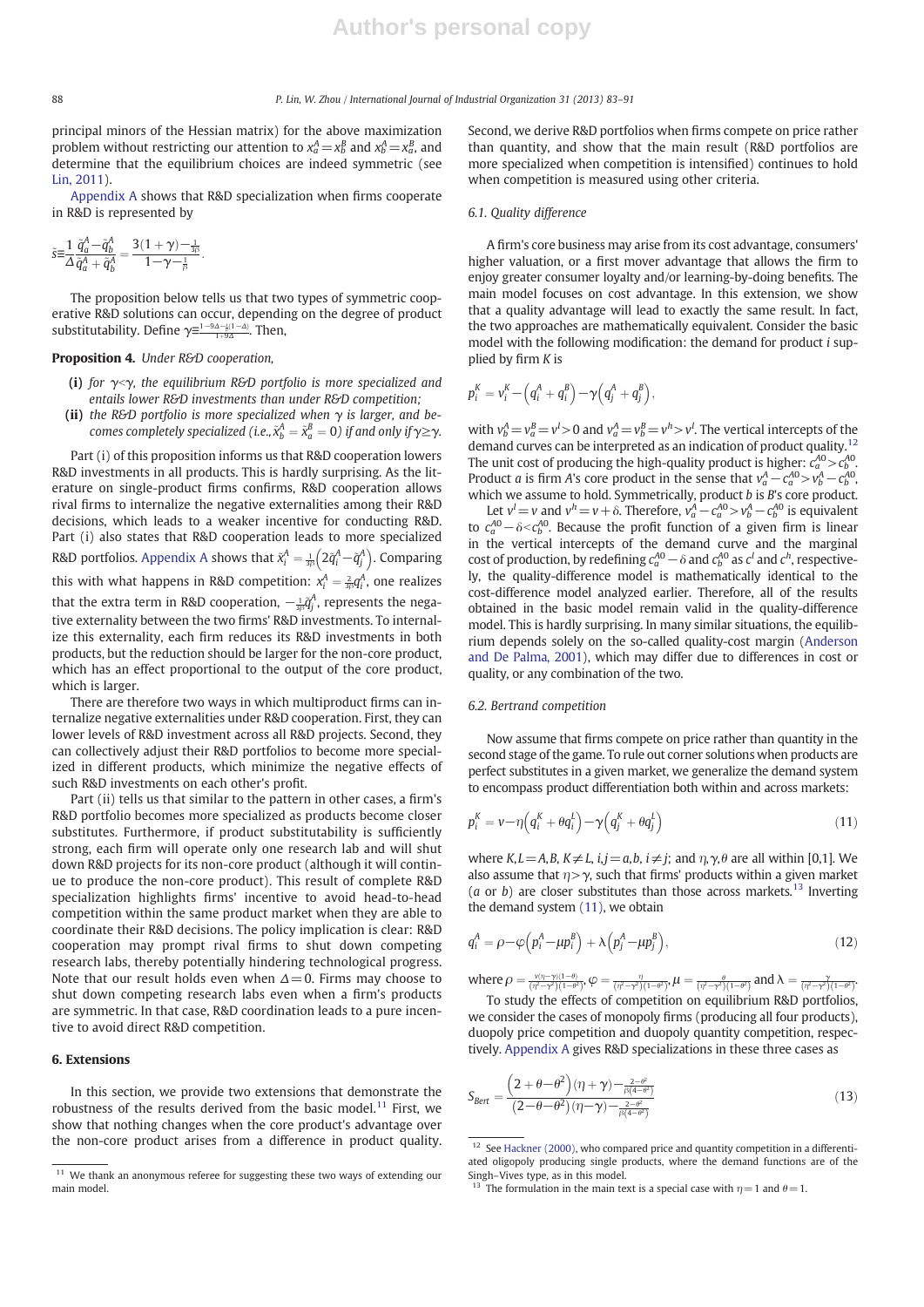P. Lin, W. Zhou / International Journal of Industrial Organization 31 (2013) 83–91 89

under Bertrand competition,

$$
S^m=\frac{2\Big(1\!-\!\theta^2\Big)(\eta+\gamma)\!-\!\tfrac{1}{2\beta^2}}{2\big(1\!-\!\theta^2\big)(\eta\!-\!\gamma)\!-\!\tfrac{1}{2\beta}}
$$

under a monopoly, and

$$
S_{\text{Cour}} = \frac{(2+\theta)(\eta+\gamma) - \frac{2}{\beta(4-\theta^2)}}{(2-\theta)(\eta-\gamma) - \frac{2}{\beta(4-\theta^2)}}\tag{14}
$$

under a Cournot duopoly.

**Proposition 5.** (i) S<sub>Bert</sub> increases with  $\gamma$  and  $\theta$ ; (ii) S<sub>Bert</sub> > S<sup>m</sup> for all  $\gamma$ and  $\theta < \bar{\theta} \equiv \frac{\sqrt{13}-1}{3}$ ; and (iii)  $S_{Bert} > S_{Cour}$ .

Part (i) of the proposition states that R&D portfolios are more specialized if products become closer substitutes either across product markets (i.e.,  $\gamma$  goes up) or across firms (i.e.,  $\theta$  goes up). Note that this also holds under Cournot competition in this new setting ( $S_{\text{Cour}}$ ). Part (ii) tells us that R&D portfolios under Bertrand competition are more specialized than those under a monopoly (provided that the two firms' products are not too similar within each market:  $\theta<\bar{\theta}\approx 0.87$ ), which is consistent with the corresponding comparison in the basic model (Proposition 3). Part (iii) of the proposition states that R&D portfolios are more specialized under Bertrand competition than under Cournot competition, which is again consistent with the main message of this study that increased competition leads to more specialized R&D portfolios.

Investment in the non-core product is always lower under Bertrand competition than under Cournot competition (for demand system (11)). However, investment in the core product can be greater under Bertrand competition for some parameter values. Moving from a Cournot duopoly to Bertrand competition, competition intensifies, so a firm tends to reduce investments in both products. However, as a firm reduces investment in its non-core product, its rival firm's investment in the same product increases, which leads to stronger R&D incentives for the rival firm in its core product. This comparison is different from that in single-product firms, $14$  but is consistent with multiproduct firms' behavior when competition is measured by other criteria. Recall that when  $\gamma$  increases, a monopolist's R&D investment in its non-core product always decreases, but investment in its core product is U-shaped such that it may rise with  $\gamma$  when  $\gamma$  is sufficiently large.

#### 7. Conclusion

This paper is among the first to investigate R&D competition among multiproduct firms. It is particularly concerned with firms' R&D portfolio decisions in a setting with two horizontally differentiated products and two (symmetric) firms that compete in both product markets. We consider non-drastic cost-reducing R&D decisions made by Cournot firms and show that they change their entire R&D portfolios in response to increased R&D investment by rival firms in given products. Furthermore, firms modify their R&D investments in different directions. A firm will cut its R&D investment in a product if rivals increase their R&D efforts in that product, but will increase its R&D investment in another competing product. Thus, firms' R&D investments are strategic substitutes for the same product and are strategic complements across (competing) products.

We also show that firms' equilibrium R&D portfolios become more focused on their core products when there is a shift from a monopoly to a duopoly, or as the degree of product substitutability increases. In other words, market competition leads to more specialized R&D portfolios as firms attempt to avoid head-to-head R&D competition within the same product market. These results also hold under price competition.

This paper contributes to the vast innovation literature by demonstrating that increased competition causes firms to adopt increasingly specialized and differentiated R&D portfolios. This finding could also serve as a hypothesis for future empirical study. The study also provides new insights into the effects of R&D cooperation among firms. In a multiproduct setting, there are two ways in which competing firms internalize the negative externalities generated by their R&D investments: by reducing their R&D efforts for all products and by refocusing such efforts on different R&D projects. We show that under R&D cooperation, firms choose more specialized R&D portfolios, with each firm increasingly focusing on its own core product. If their products are sufficiently similar, firms may choose to shut down some of their R&D projects.

#### Appendix A

A.1. Proof of Proposition 4 (R&D cooperation)

(i) From R&D-stage optimization, we have

$$
x_i^A = \frac{1}{2\beta} \left( \frac{d\pi^A}{dx_i^A} + \frac{d\pi^B}{dx_i^A} \right).
$$

∂q<sup>B</sup>

Because second-stage Cournot competition is the same as described previously, Eq. (7) is still valid, i.e.,  $\frac{d\pi^A}{dx_1^A} = \frac{4}{3}q_1^A$ . However,

$$
\frac{d\pi^A}{dx_i^B} = -\frac{\partial \pi^A}{\partial q_i^B} \frac{\partial q_i^B}{\partial x_i^B} - \frac{\partial \pi^A}{\partial q_j^B} \frac{\partial q_j^B}{\partial x_i^B}
$$
\n
$$
= -\frac{\partial \pi^A}{\partial q_i^B} \frac{\partial q_i^A}{\partial x_i^A} - \frac{\partial \pi^A}{\partial q_j^B} \frac{\partial q_i^A}{\partial x_i^A} \quad \text{(by symmetry)}
$$
\n
$$
= \left( q_i^A + \gamma q_j^A \right) \frac{2}{3(1-\gamma^2)} + \left( \gamma q_i^A + q_j^A \right) \frac{-2\gamma}{3(1-\gamma^2)}
$$
\n
$$
= -\frac{2}{3} q_i^A.
$$

 $\theta$ 

By symmetry,  $\frac{d\pi^B}{dx_i^A} = -\frac{2}{3}q_i^B = -\frac{2}{3}q_j^A$ . Therefore,

$$
x_i^A = \frac{1}{2\beta} \left( \frac{4}{3} q_i^A - \frac{2}{3} q_j^A \right) = \frac{1}{3\beta} \left( 2q_i^A - q_j^A \right).
$$

We no longer have  $\frac{\chi^A_0}{\chi^A_b} = \frac{q_a^A}{q_b^A}$ . Rather,

$$
\frac{x_a^A}{x_b^A} = \frac{2q_a^A - q_b^A}{2q_b^A - q_a^A} > \frac{q_a^A}{q_b^A}.
$$

In the second-stage FOCs, given the symmetry between A and B, and given that  $c_a^{\tilde{A}} = c^l - \frac{1}{3\beta} \left( 2q_a^A - q_b^A \right)$  and  $c_b^A = c^h - \frac{1}{3\beta} \left( 2q_b^A - q_a^A \right)$ . we have

$$
\begin{cases} \left(2+\gamma-\frac{2}{3\beta}\right)q_a^A + \left(1+2\gamma+\frac{1}{3\beta}\right)q_b^A = v - c^I\\ \left(1+2\gamma+\frac{1}{3\beta}\right)q_a^A + \left(2+\gamma-\frac{2}{3\beta}\right)q_b^A = v - c^h \end{cases}
$$
(15)

and therefore (the tilde denotes R&D cooperation)

$$
\tilde{s} \equiv \frac{1}{\Delta} \frac{\tilde{q}_a^A - \tilde{q}_b^A}{\tilde{q}_a^A + \tilde{q}_b^A} = \frac{3(1+\gamma) - \frac{1}{3\beta}}{1 - \gamma - \frac{1}{\beta}}.
$$

<sup>&</sup>lt;sup>14</sup> In a single-product setting, Lin and Saggi (2002) showed that cost-reducing R&D investment is always lower under Bertrand competition than under Cournot competition. Under Bertrand competition, a firm's cost reduction leads to more aggressive pricing by its rival firm, which tends to reduce the incentive for R&D more than in cases under Cournot competition, in which the rival firm is less aggressive in setting outputs in the post-R&D stage.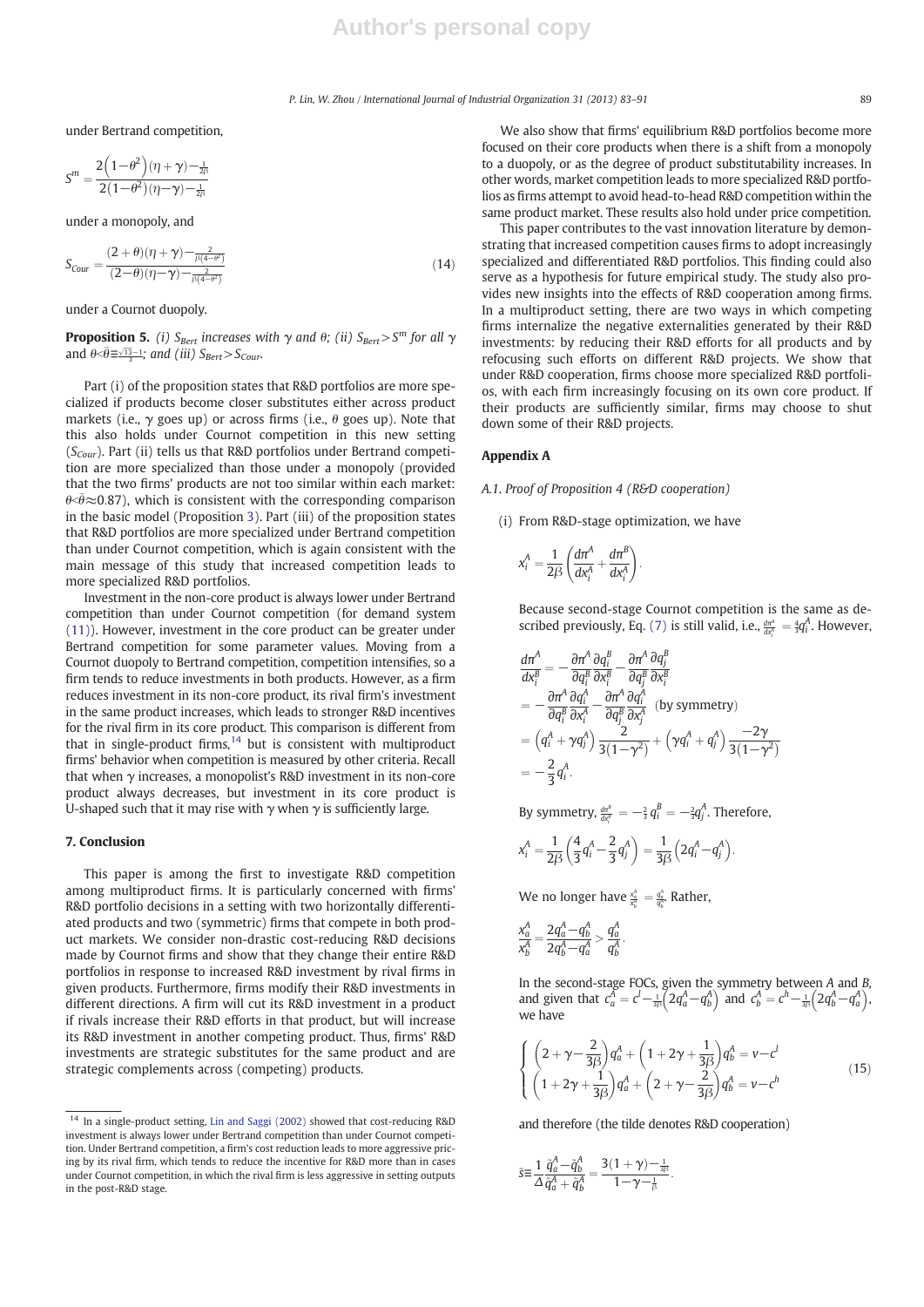90 P. Lin, W. Zhou / International Journal of Industrial Organization 31 (2013) 83–91

Because 
$$
\tilde{s} > s^d = \frac{3(1+\gamma) - \frac{2}{3\alpha}}{1-\gamma - \frac{2}{3\alpha}}
$$
, we have  $\frac{\tilde{q}_a^A}{\tilde{q}_b^A} > \frac{q_a^A}{q_b^A}$ . Therefore,  
\n $\frac{\tilde{x}_a^A}{\tilde{x}_b^A} > \frac{\tilde{q}_a^A}{\tilde{q}_b^A} > \frac{q_a^A}{q_b^A} = \frac{x_a^A}{x_b^A}$ ,

which means that cooperative R&D leads to more specialized R&D portfolios.

The above calculation can lead to explicit expressions for equilibrium R&D investments under R&D cooperation:  $\tilde{x}_a^A =$  $\frac{1}{6\beta} \left[ \frac{2v-c^l-c^h}{3(1+\gamma)-\frac{l}{\gamma h}} + \frac{3(c^b-c^l)}{2-\gamma-\frac{l}{\beta}} \right] = \tilde{\chi}_b^B \text{ and } \tilde{\chi}_b^A = \frac{1}{6\beta} \left[ \frac{2v-c^l-c^h}{3(1+\gamma)-\frac{l}{\gamma h}} - \frac{3(c^b-c^l)}{1-\gamma-\frac{l}{\beta}} \right] = \tilde{\chi}_a^B. \text{ In contrast, } \tilde{\chi}_b^B = \tilde{\chi}_b^B \text{ and } \tilde{\chi}_b^B = \tilde{\chi}_b^B \text{ and } \$ trast, when firms compete in R&D (i.e., the case of duopoly competition in Section 4), the equilibrium R&D investments can be solved as  $x_a^A = \frac{1}{3\beta} \left[ \frac{2v - c^L - c^h}{3(1 + \gamma) - \frac{L}{3b}} + \frac{c^h - c^L}{1 - \gamma - \frac{L}{3b}} \right] = x_b^B$  and  $x_b^A = \frac{1}{3\beta} \left[ \frac{2v - c^L - c^h}{3(1 + \gamma) - \frac{L}{3b}} - \frac{c^h - c^L}{1 - \gamma - \frac{L}{3b}} \right] = x_a^B$ . Direct comparison shows that  $\tilde{x}_i^A < x_i^A$  for  $i = a, b$ .

(ii) Because  $\frac{\tilde{\chi}^4_x}{\tilde{\chi}^4_y} = \frac{2\tilde{q}^4_a - \tilde{q}^4_x}{2\tilde{q}^4_b - \tilde{q}^4_x}$  increases if and only if  $\frac{\tilde{q}^4_a}{\tilde{q}^4_b}$  increases, but  $\frac{\tilde{q}^4_a}{\tilde{q}^4_b}$  increases if and only if  $\frac{\tilde{q}_a^A - \tilde{q}_b^A}{\tilde{q}_a^A + \tilde{q}_b^A} \propto \tilde{S} = \frac{3(1+\gamma)-\frac{1}{4\gamma}}{1-\gamma-\frac{1}{\beta}}$  increases. Because  $\tilde{S}$  increases with γ, we conclude that  $\frac{\tilde{q}_a^A}{\tilde{x}_b^A}$  increases with γ.

b Our calculations thus far assume that each firm invests in both products ( $\tilde{\mathbf{x}}_{i}^{\mathrm{A}}>0$ ). The binding condition for non-negative investment should fall on the non-core product. Because  $\tilde{x}_b^A = \frac{1}{3\beta} \left( 2\tilde{q}_b^A - \tilde{q}_a^A \right)$ , we have  $\tilde{q}_b^A > 0$  if and only if  $2\tilde{q}_b^A > \tilde{q}_a^A$  or, equivalently,  $\tilde{S}\Delta = \frac{\tilde{q}_a^A - \tilde{q}_b^A}{\tilde{q}_a^A + \tilde{q}_b^A} < \frac{1}{3}$ , which means that  $\gamma < \frac{1-9\Delta - \frac{1}{6}(1-\Delta)}{1+9\Delta} = \tilde{\gamma}$ . Therefore,  $\gamma \geq \tilde{\gamma}$  is sufficient for complete R&D specialization.<sup>15</sup> Now we establish that the condition is also necessary. Under complete specialization,  $\tilde{x}_b^A = \tilde{x}_a^B = 0$ . Therefore Eq. (15) becomes

$$
\begin{cases} \left(2+\gamma-\frac{2}{3\beta}\right)\tilde{q}_a^A + \left(1+2\gamma+\frac{1}{3\beta}\right)\tilde{q}_b^A = v-c^d\\ (1+2\gamma)\tilde{q}_a^A + (2+\gamma)\tilde{q}_b^A = v-c^h, \end{cases}
$$

which leads to the following equilibrium solutions:

$$
\tilde{q}_a^A = \frac{\left[1 - 3\beta(1-\gamma)\right]\left(v - c^h\right) - 3\beta(2+\gamma)\left(c^h - c^l\right)}{(4\gamma + 5) - 9\beta(1-\gamma^2)},
$$
\n
$$
\tilde{q}_b^A = \frac{\left[2 - 3\beta(1-\gamma)\right]\left(v - c^h\right) + 3\beta(1+2\gamma)\left(c^h - c^l\right)}{(4\gamma + 5) - 9\beta(1-\gamma^2)}.
$$

The Kuhn–Tucker condition for  $\tilde{x}_b^A = 0$  is  $\frac{4}{3} \tilde{q}_b^A - \frac{2}{3} \tilde{q}_a^A \le 0$ , which is extinged if and only if  $\cos \tilde{x}$ , given the above expressions. Note satisfied if and only if  $\gamma \geq \tilde{\gamma}$ , given the above expressions. Note that the above calculation assumes that  $\tilde{q}_i^A \geq 0$ . The binding constraint,  $\tilde{q}_b^A \ge 0$ , can be translated into  $\frac{q_a^A - q_b^A}{q_a^A + q_b^B} \le 1$ . However,  $\frac{q_a^A - q_b^A}{q_a^A + q_b^B} = s\Delta$ . Given  $s < \infty$ , if  $\Delta$  is sufficiently small (i.e., v is sufficiently large), the condition sΔ≤1 will always be satisfied. Q.E.D.

#### A.2. Derivation of R&D specialization under Bertrand competition

Under the second-stage Bertrand competition, firm A's optimization problem is

$$
\begin{aligned} \max_{(p_a^A,p_b^A)} \pi^A &= \left(p_a^A - c_a^A\right) q_a^A + \left(p_b^A - c_b^A\right) q_b^A \\ &= \left(p_a^A - c_a^A\right) \left(\rho - \varphi p_a^A + \varphi \mu p_a^B + \lambda p_b^A - \lambda \mu p_b^B\right) \\ &+ \left(p_b^A - c_b^A\right) \left(\rho - \varphi p_b^A + \varphi \mu p_b^B + \lambda p_a^A - \lambda \mu p_a^B\right). \end{aligned}
$$

The equilibrium price (after substituting the expressions for the demand parameters  $\rho$ ,  $\varphi$ ,  $\mu$  and  $\lambda$ ) is

$$
p_i^A = \frac{v(2 - \theta - \theta^2) + 2c_i^A + \theta c_i^B}{4 - \theta^2}.
$$
 (16)

In the second-stage, the first-order conditions  $\frac{\partial m^A}{\partial p^A_a} = \frac{\partial m^A}{\partial p^A_b} = 0$  lead to

$$
\begin{cases}\n\left(2-\theta^2\right)q_a^A + \theta q_b^A = \frac{\nu(\eta-\gamma) - \eta c_a^A + \gamma c_b^A}{\eta^2 - \gamma^2} \\
\theta q_a^A + \left(2-\theta^2\right)q_b^A = \frac{\nu(\eta-\gamma) - \eta c_b^A + \gamma c_a^A}{\eta^2 - \gamma^2}\n\end{cases} (17)
$$

where we make use of the symmetry between  $A$  and  $B$  and Eq. (11) to turn equilibrium prices into outputs.

Let  $\mathbf p$  denote the vector of the four prices and  $\mathbf c$  denote the vector of the post-R&D costs. Firm A's first-stage optimization problem then becomes

$$
\max_{\left(x_a^A,x_b^A\right)} \pi^A(\mathbf{p}(\mathbf{c}),\mathbf{c}) - \beta \left(x_a^A\right)^2 - \beta \left(x_b^A\right)^2.
$$

The first-order condition leads to  $x_i^A = \frac{1}{2\beta} \frac{dm^A}{dx_i^A}$ , while

$$
\frac{d\pi^{A}}{dx_{i}^{A}} = \frac{\partial \pi^{A}}{\partial x_{i}^{A}} + \frac{\partial \pi^{A}}{\partial p_{i}^{B}} \frac{\partial p_{i}^{B}}{\partial x_{i}^{A}}
$$
\n
$$
= q_{i}^{A} + \left[\varphi\mu\left(p_{i}^{A} - c_{i}^{A}\right) - \lambda\mu\left(p_{j}^{A} - c_{j}^{A}\right)\right] \frac{-\theta}{4 - \theta^{2}}
$$
\n
$$
= \frac{4 - 2\theta^{2}}{4 - \theta^{2}} q_{i}^{A}. \tag{18}
$$

As a result, in the second stage,  $c_a^A = c^I - \frac{2-\theta^2}{\beta(4-\theta^2)} q_a^A$  and  $c_b^A = c^h - \frac{2-\theta^2}{\beta(4-\theta^2)} q_b^A$ . Thus, Eq. (17) becomes

$$
\begin{cases}\n\left[\left(2-\theta-\theta^2\right)(\eta-\gamma)-\frac{2-\theta^2}{\beta(4-\theta^2)}\right](q_a^A-q_b^A)=c^h-c^l\\ \n\left[\left(2+\theta-\theta^2\right)(\eta+\gamma)-\frac{2-\theta^2}{\beta(4-\theta^2)}\right](q_a^A+q_b^A)=2v-c^h-c^l\n\end{cases}
$$
\n(19)

which leads to the expression of  $S_{Bert}$  in the text. Q.E.D.

#### A.3. Monopoly under generalized demand

Given its R&D decisions, in the second stage, the monopolist maximizes the total profit earned from all four products:

$$
\max_{(q_a^A, q_b^A, q_a^B, q_b^B)} \pi = (p_a^A - c_a^A) q_a^A + (p_b^A - c_b^A) q_b^A + (p_a^B - c_a^B) q_a^B + (p_b^B - c_b^B) q_b^B
$$

The first-order conditions,  $\frac{\partial m^A}{\partial q^A_{\alpha}} = \frac{\partial m^A}{\partial q^A_{\alpha}} = 0$  (for a monopolist, choosing quantities is equivalent to choosing prices), lead to

$$
\label{eq:zeta} \begin{cases} 2\Big(1-\theta^2\Big)\Big(\eta^2-\gamma^2\Big)q_a^A = v(\eta-\gamma)(1-\theta)-\eta c_a^A + \gamma c_b^A \\ 2\Big(1-\theta^2\Big)\Big(\eta^2-\gamma^2\Big)q_b^A = v(\eta-\gamma)(1-\theta)-\eta c_b^A + \gamma c_a^A. \end{cases}
$$

As described previously, from the R&D-stage optimization we obtain  $x_i^A = \frac{1}{2\beta} \frac{d\pi}{dx_i^X}$ , with  $\frac{d\pi}{dx_i^X} = \frac{\partial \pi^A}{\partial x_i^X} = q_i^A$ , and thus  $x_i^A = \frac{q_i^A}{2\beta}$ . Therefore, in the second stage,  $c_a^A = c^I - \frac{q_a^A}{2\beta}$  and  $c_b^A = c^h - \frac{q_b^A}{2\beta}$ . Plugging these into the

<sup>&</sup>lt;sup>15</sup> Similar to previous cases, the condition  $\gamma<\gamma$  guarantees that  $\tilde{x}_{b}^{A}>0$ , which in turn ensures that all the second-order conditions are satisfied (see Lin, 2011).